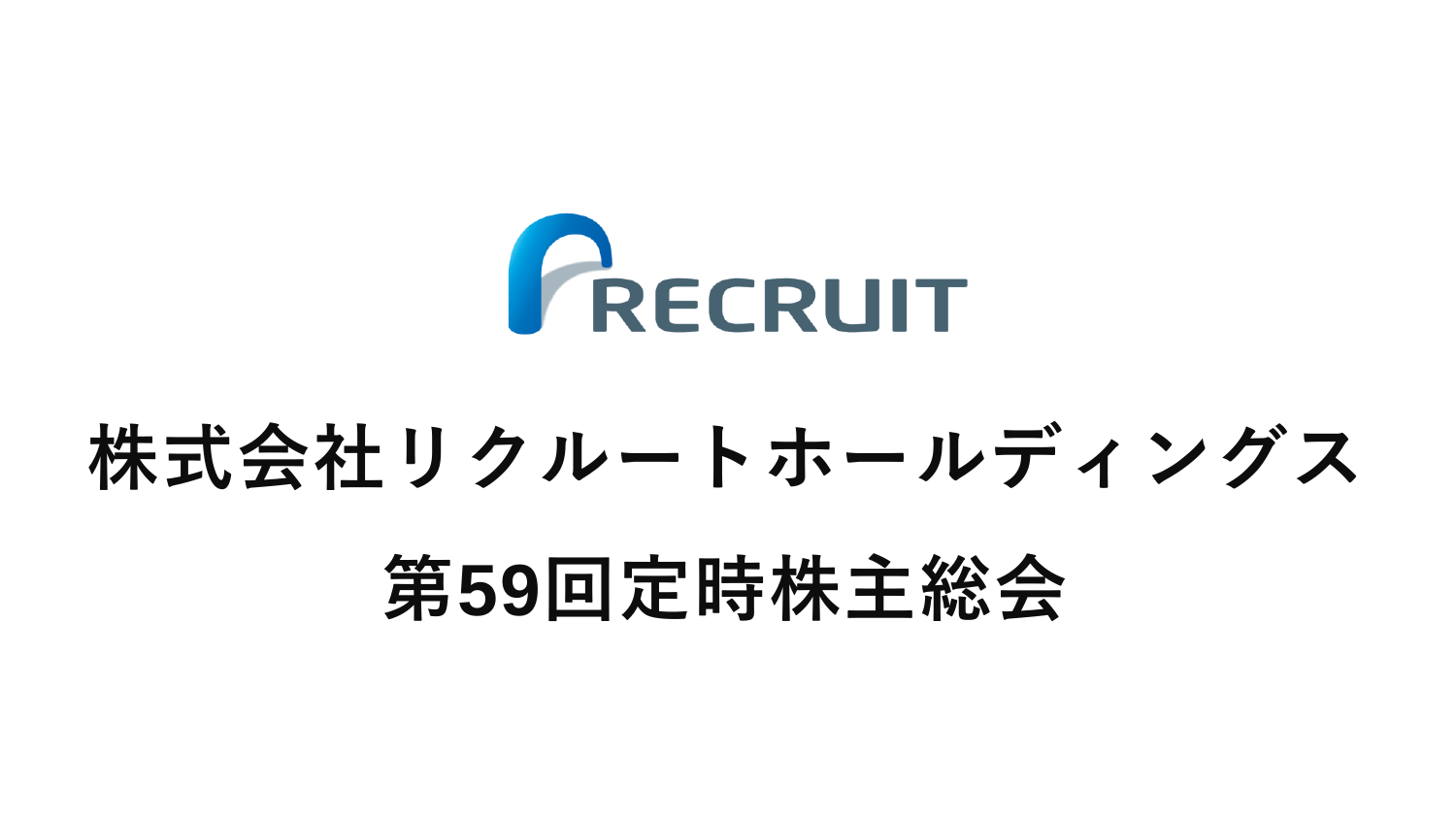## **株式会社リクルートホールディングス 第59期連結業績の概要**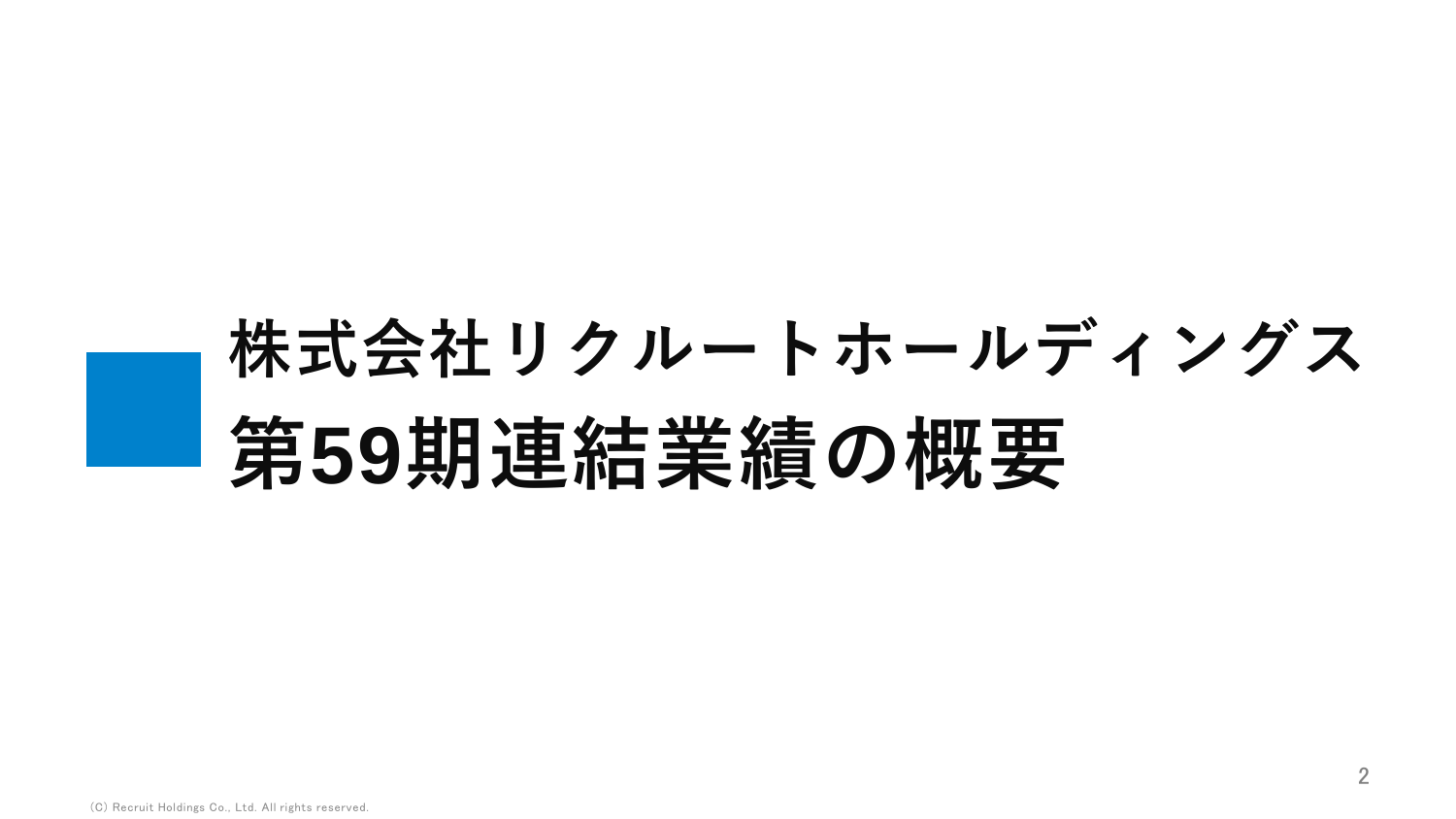| ■連結業績                |        |        |          |
|----------------------|--------|--------|----------|
| (億円)                 | 第58期   | 第59期   |          |
|                      | 通期実績   | 通期実績   | 前年同期比    |
| 売上収益                 | 21,733 | 23,107 | $+6.3%$  |
| <b>EBITDA</b>        | 2,584  | 2,932  | $+13.5%$ |
| EBITDAマージン           | 11.9%  | 12.7%  | $+0.8pt$ |
| 営業利益                 | 1,917  | 2,230  | $+16.3%$ |
| 親会社の所有者に帰属する<br>当期利益 | 1,516  | 1,742  | $+14.9%$ |
| 調整後EPS(円)            | 86.74  | 107.10 | $+23.5%$ |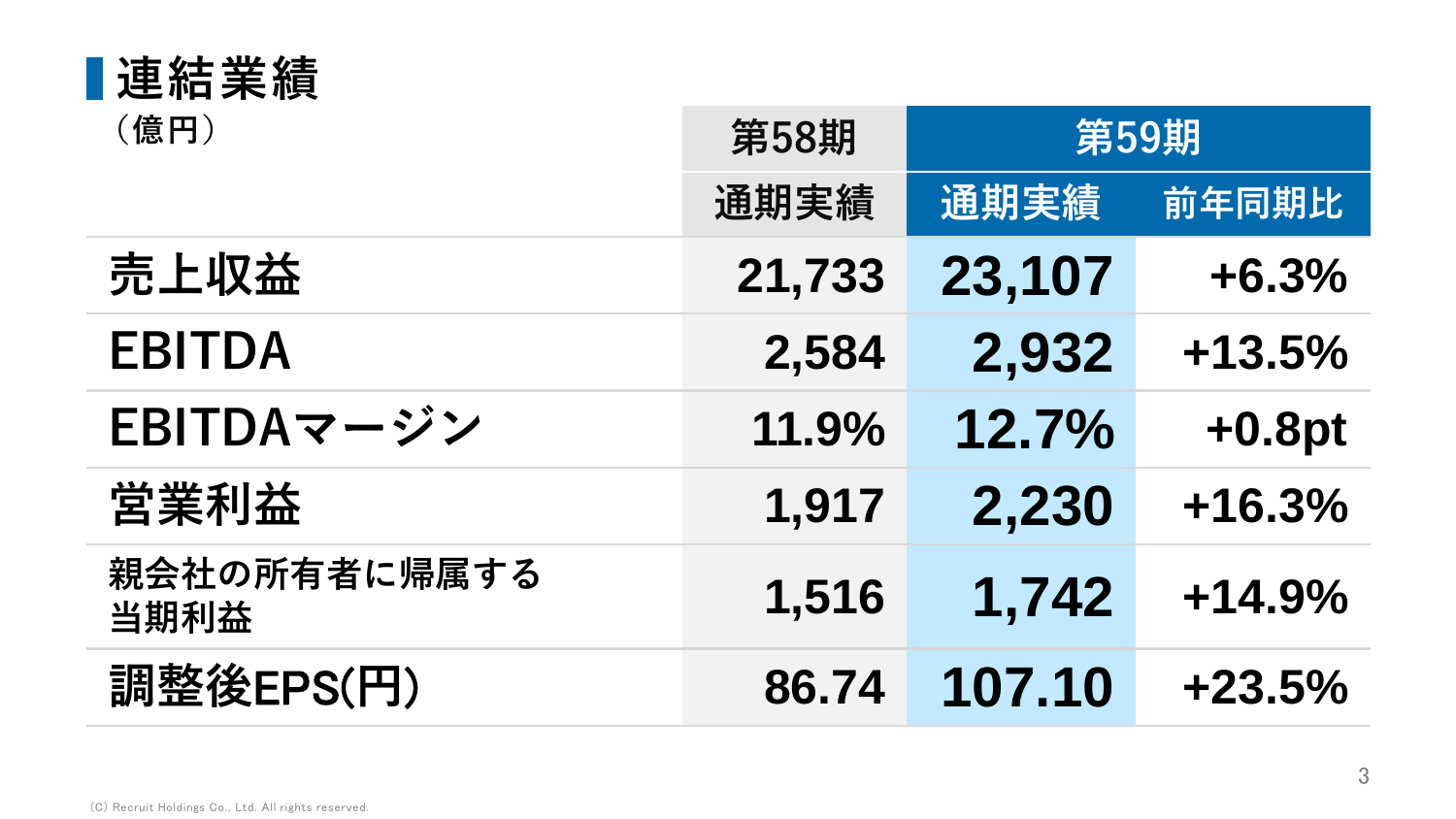

## **EBITDA**

**営業利益+減価償却費及び償却費±その他の営業収益・費用**

## **調整後当期利益**

**親会社の所有者に帰属する当期利益±調整項目(非支配持分帰属 分を除く)±調整項目の一部に係る税金相当額**

## **調整後EPS(1株当たり利益)**

**調整後当期利益÷(期末発行済株式総数**-**期末自己株式数)**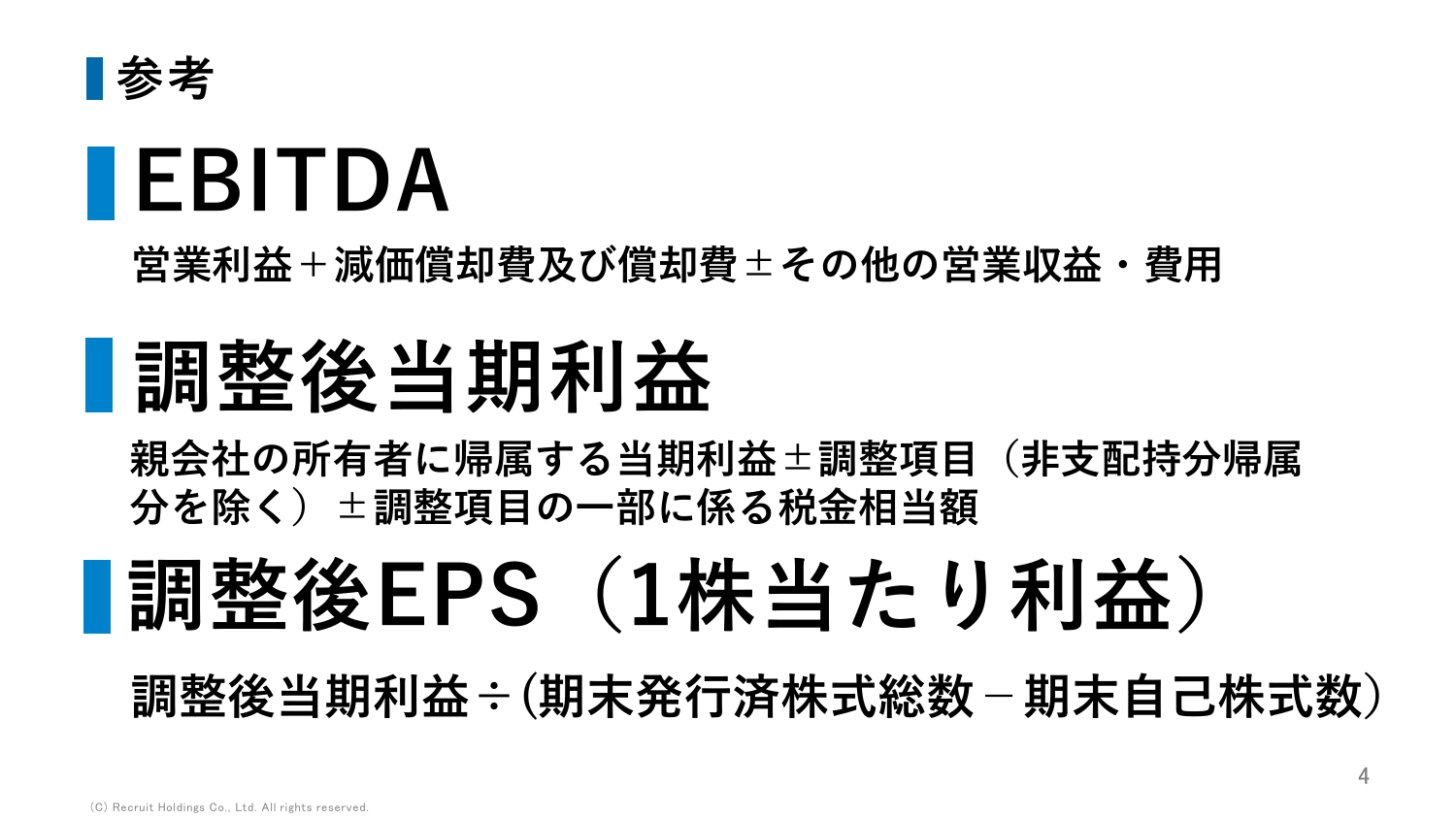

## **HRテクノロジー事業**

# **メディア&ソリューション事業**

## **人材派遣事業**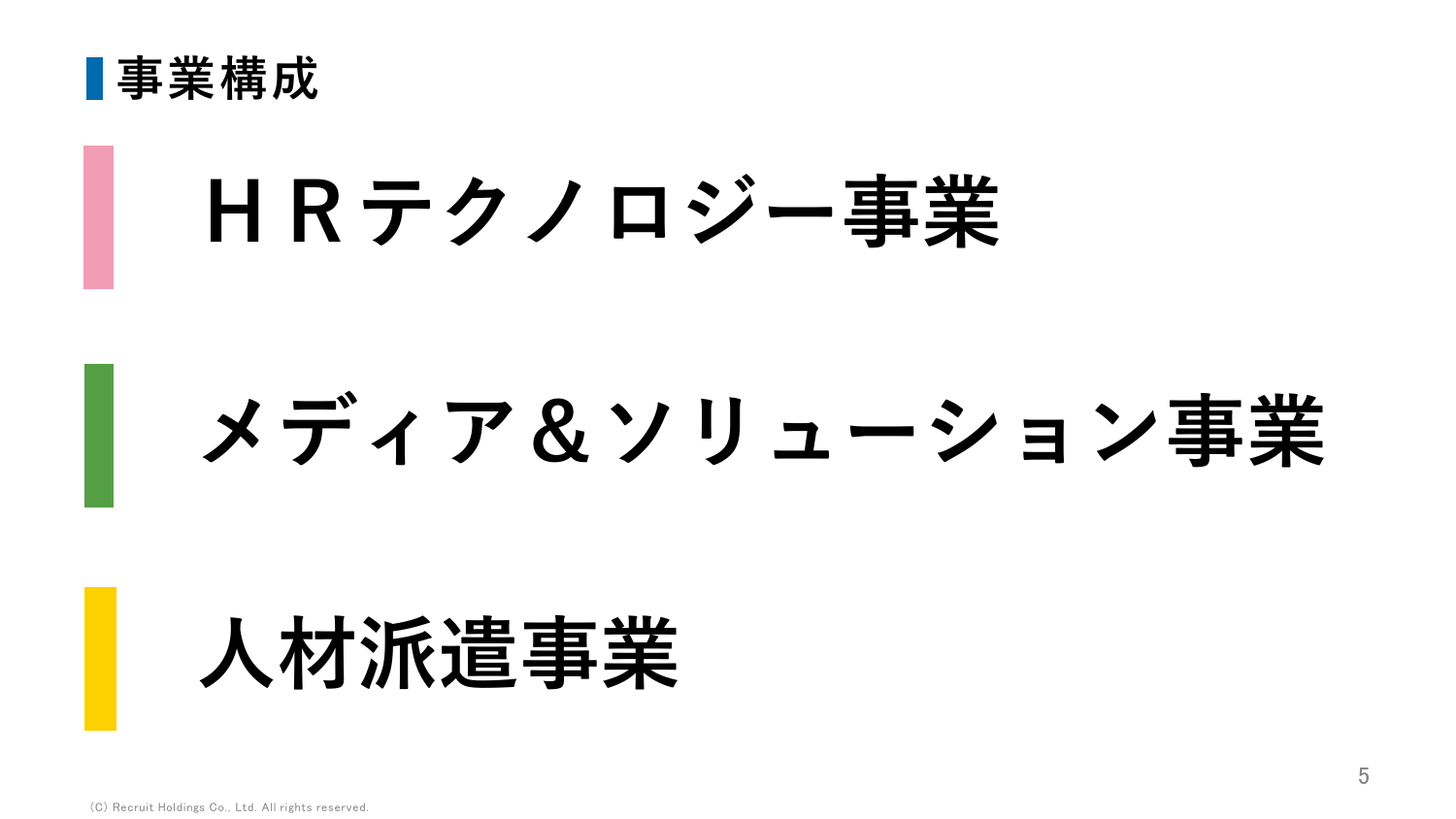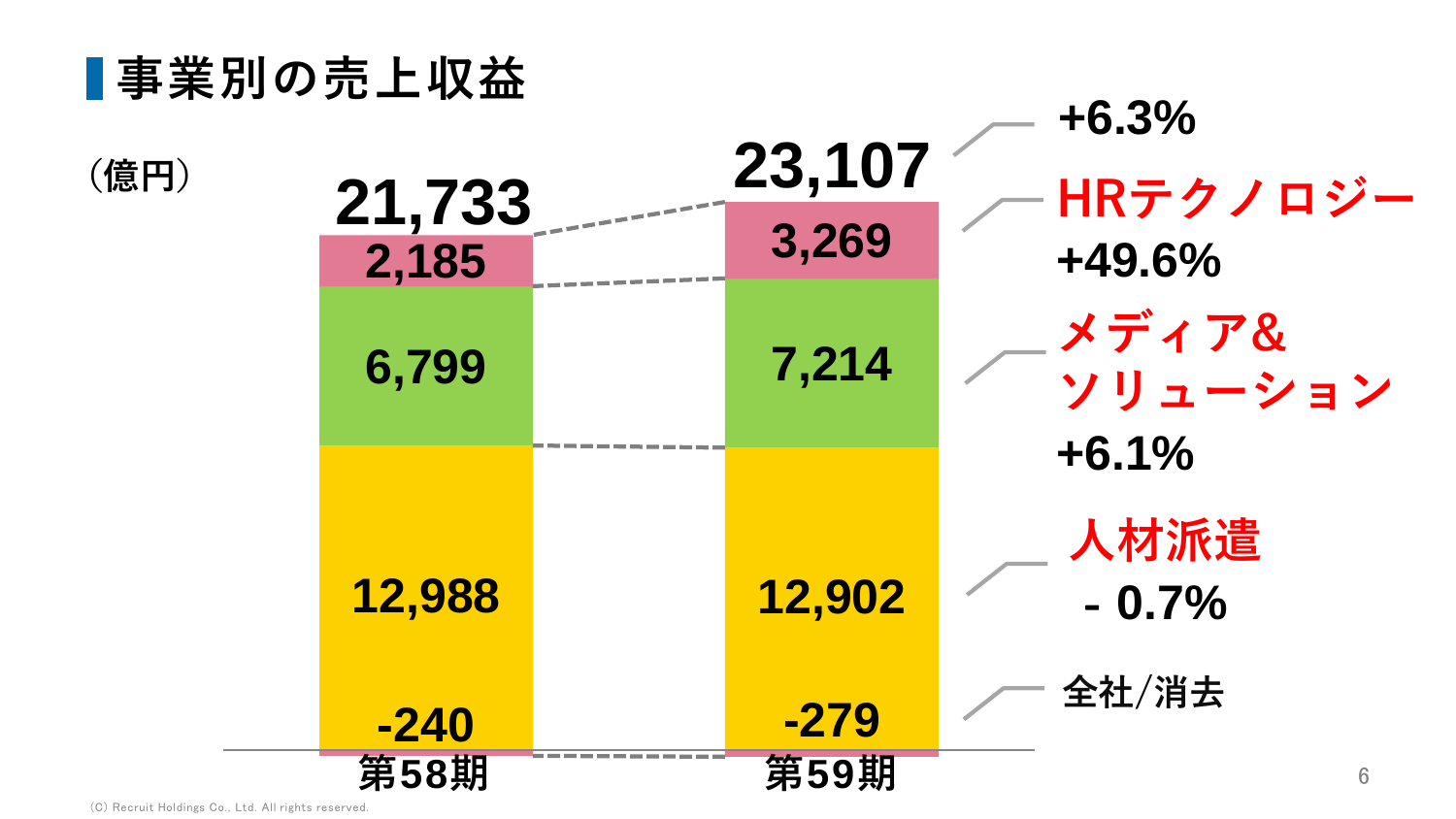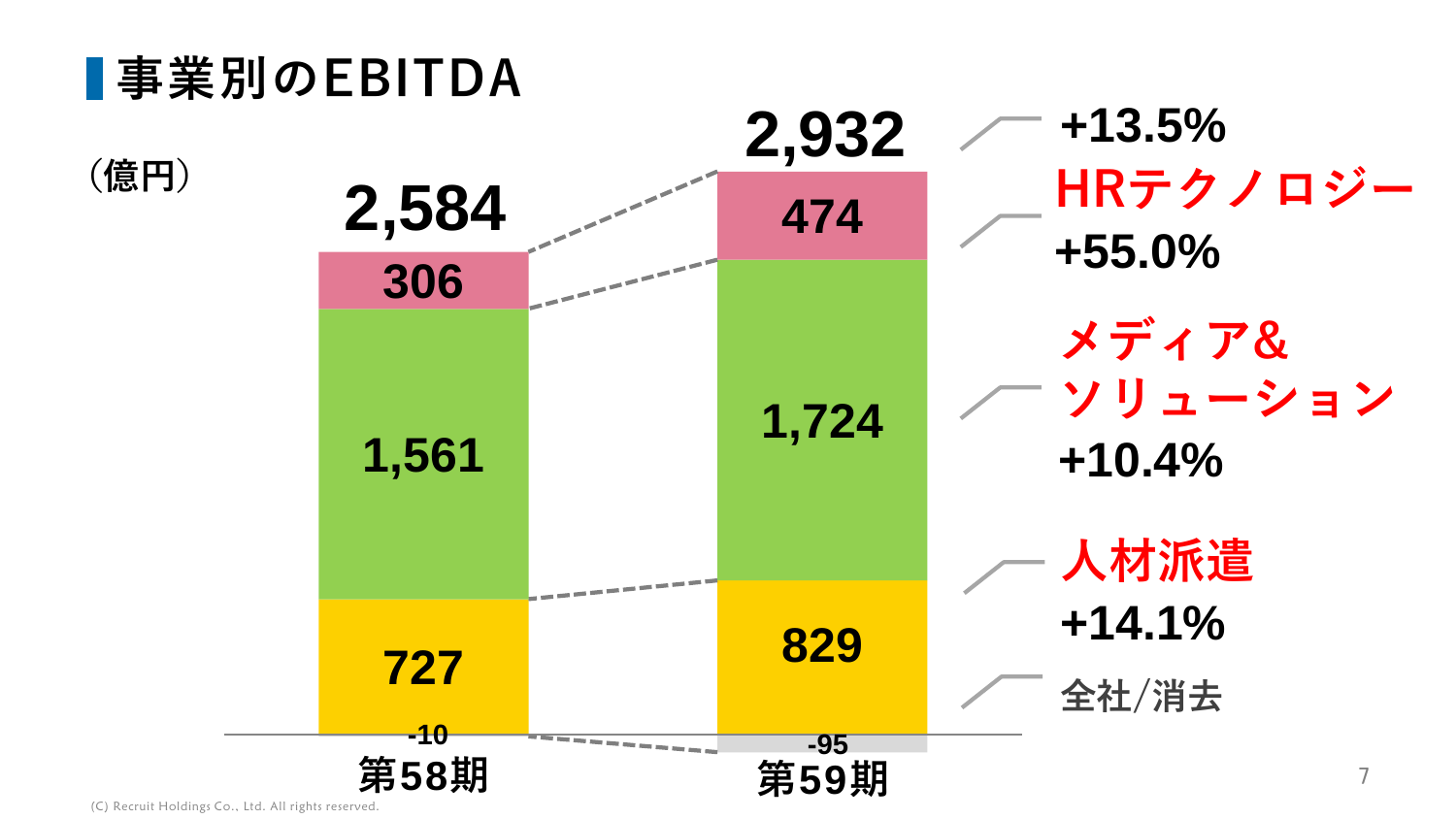## **事業別の業績概要**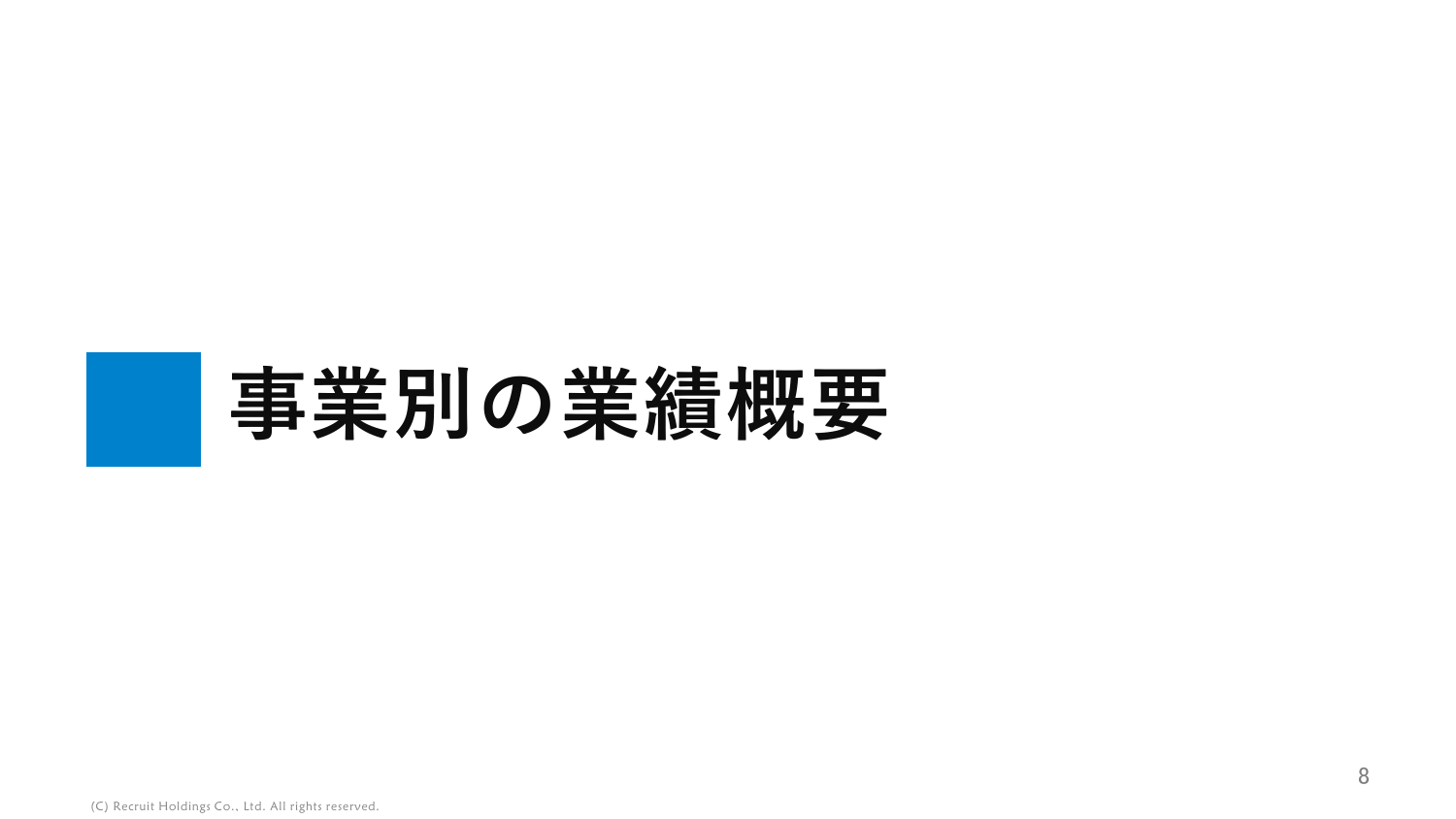

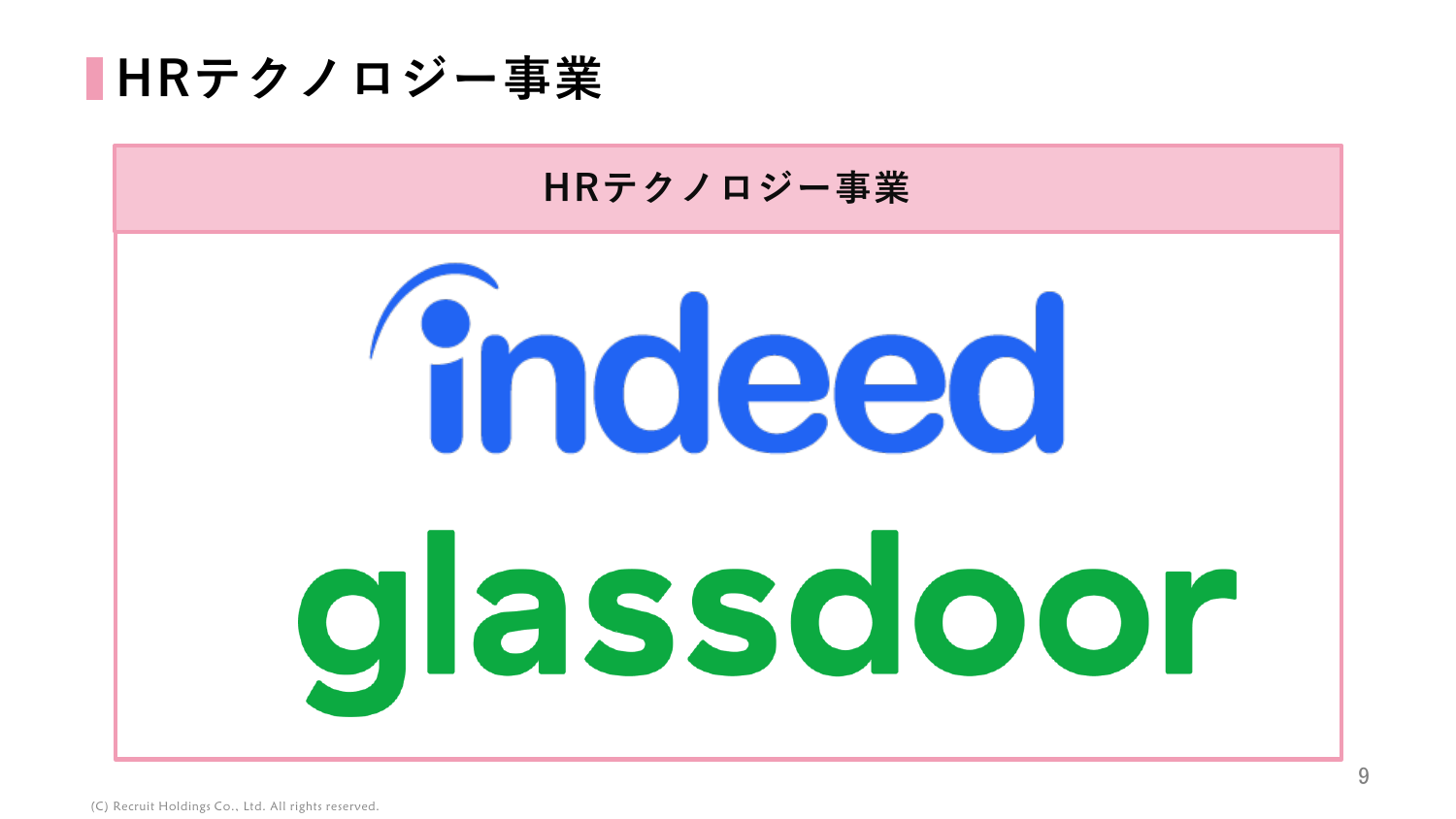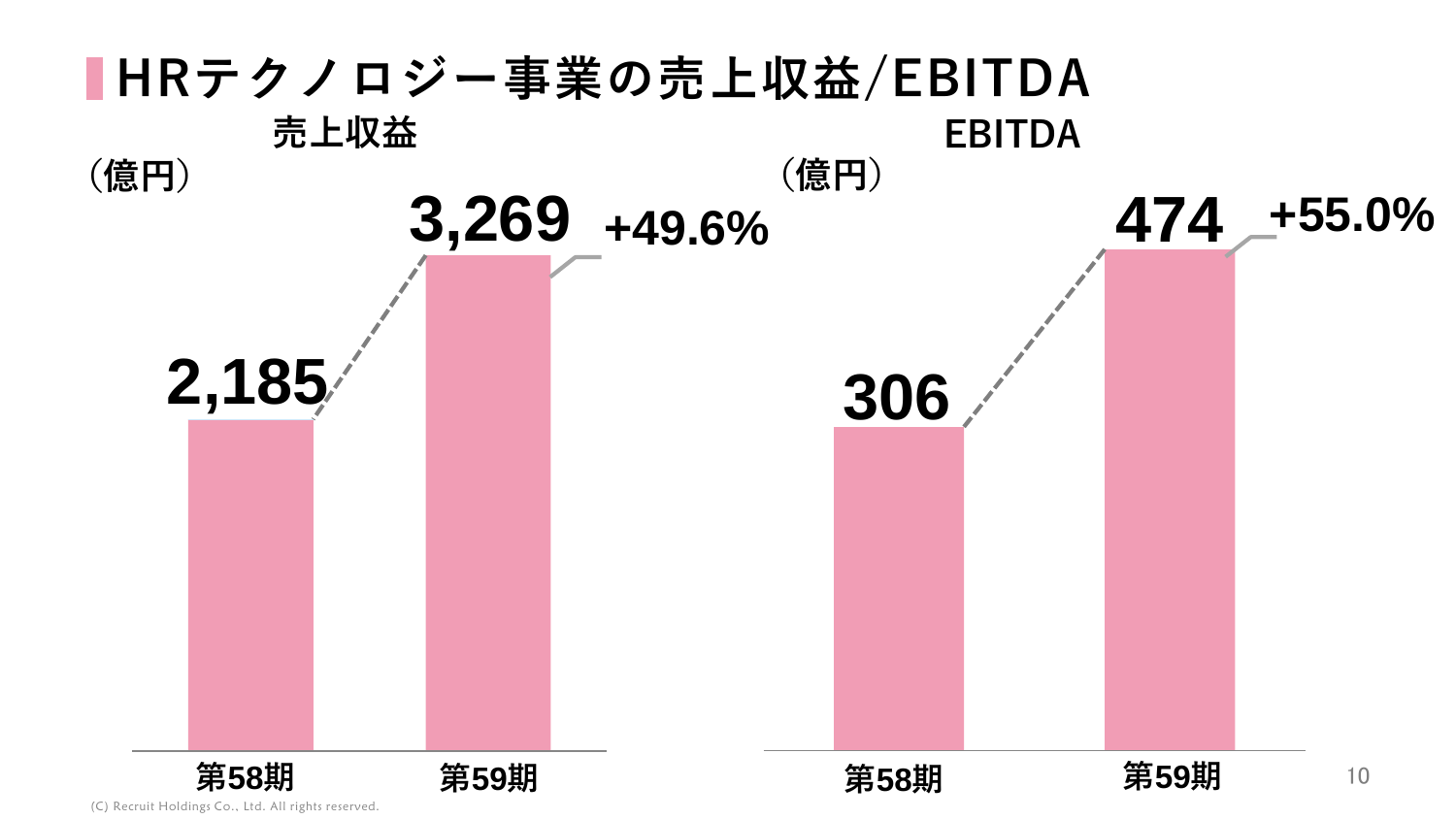**メディア&ソリューション事業**

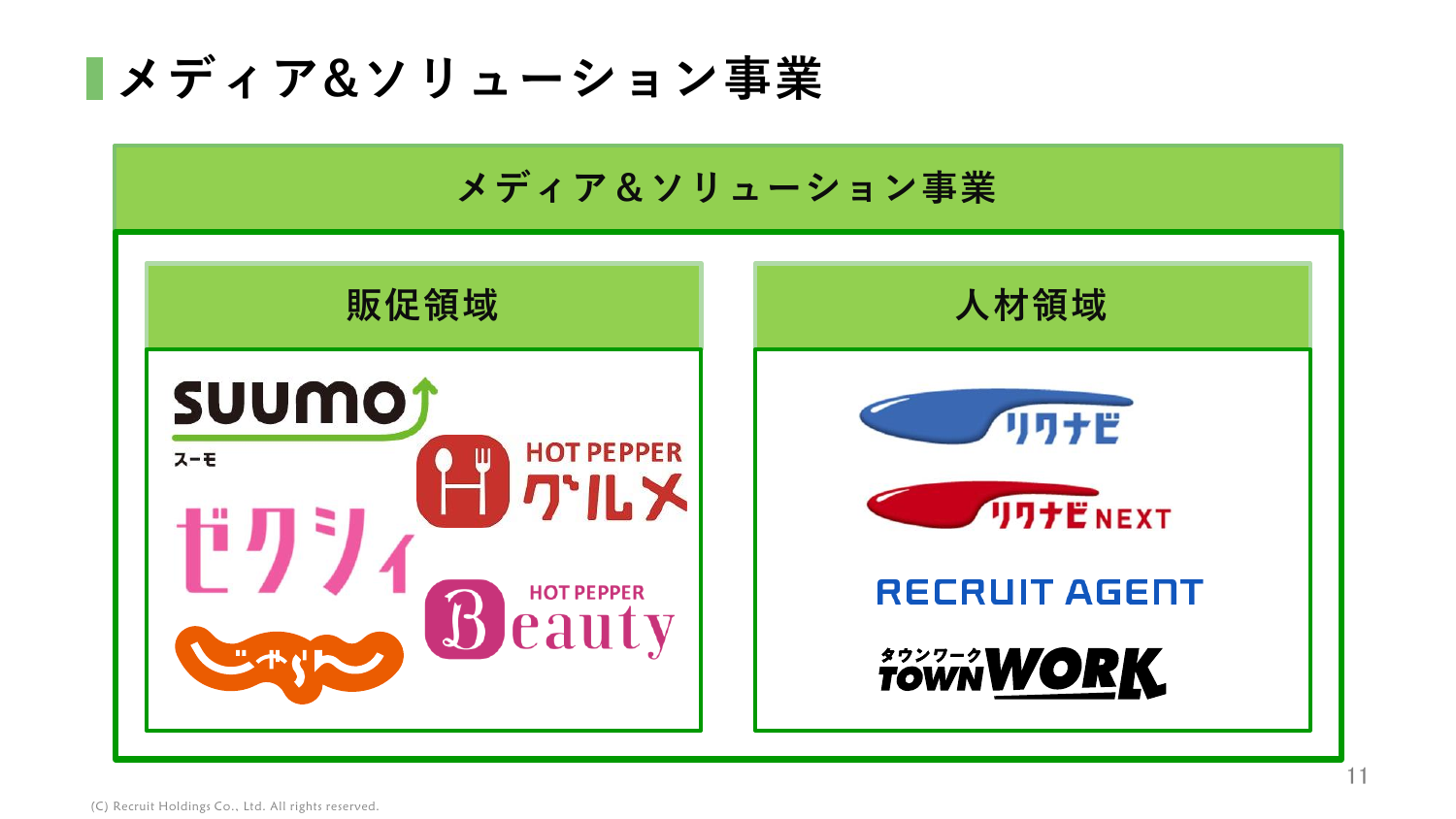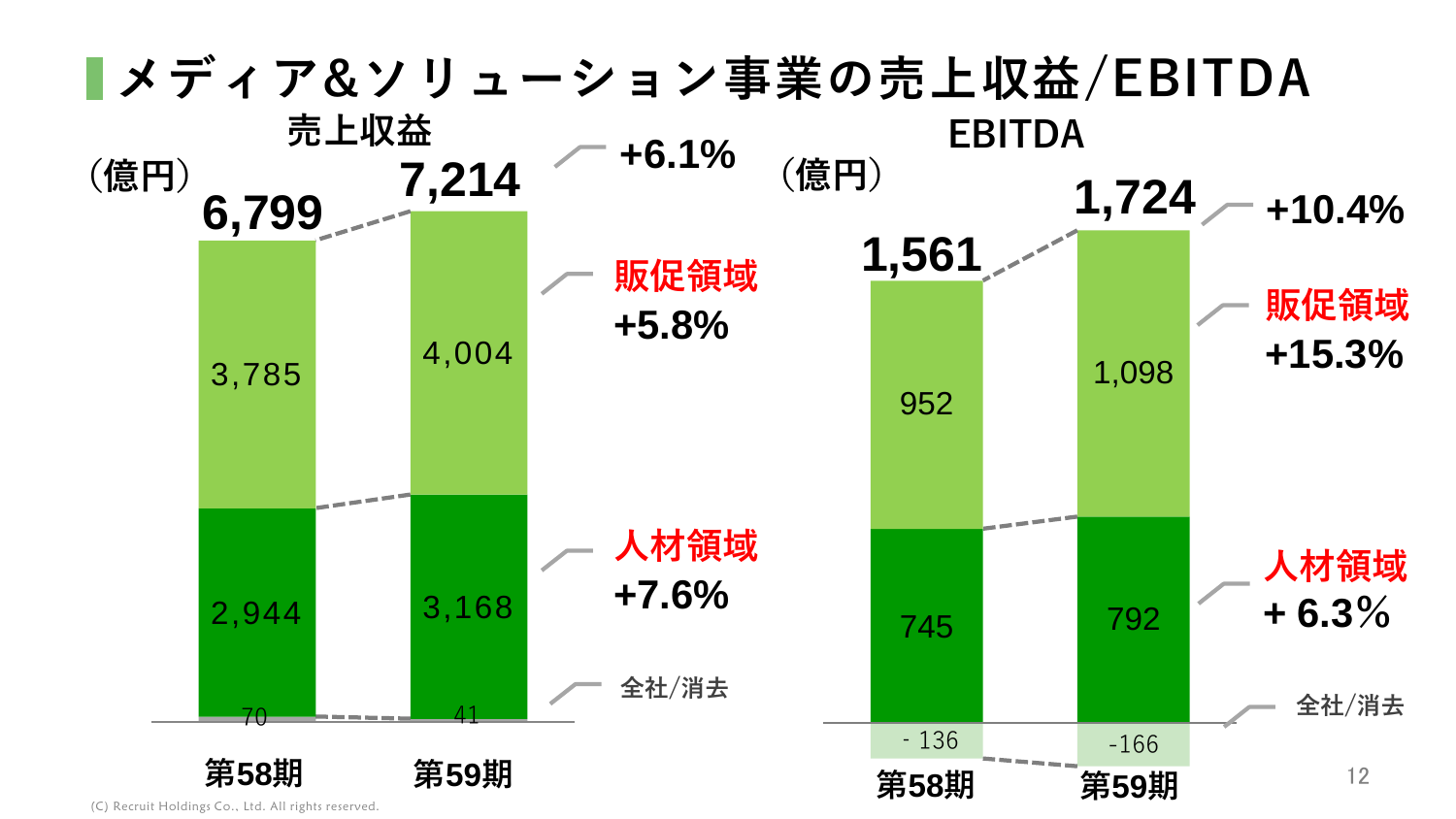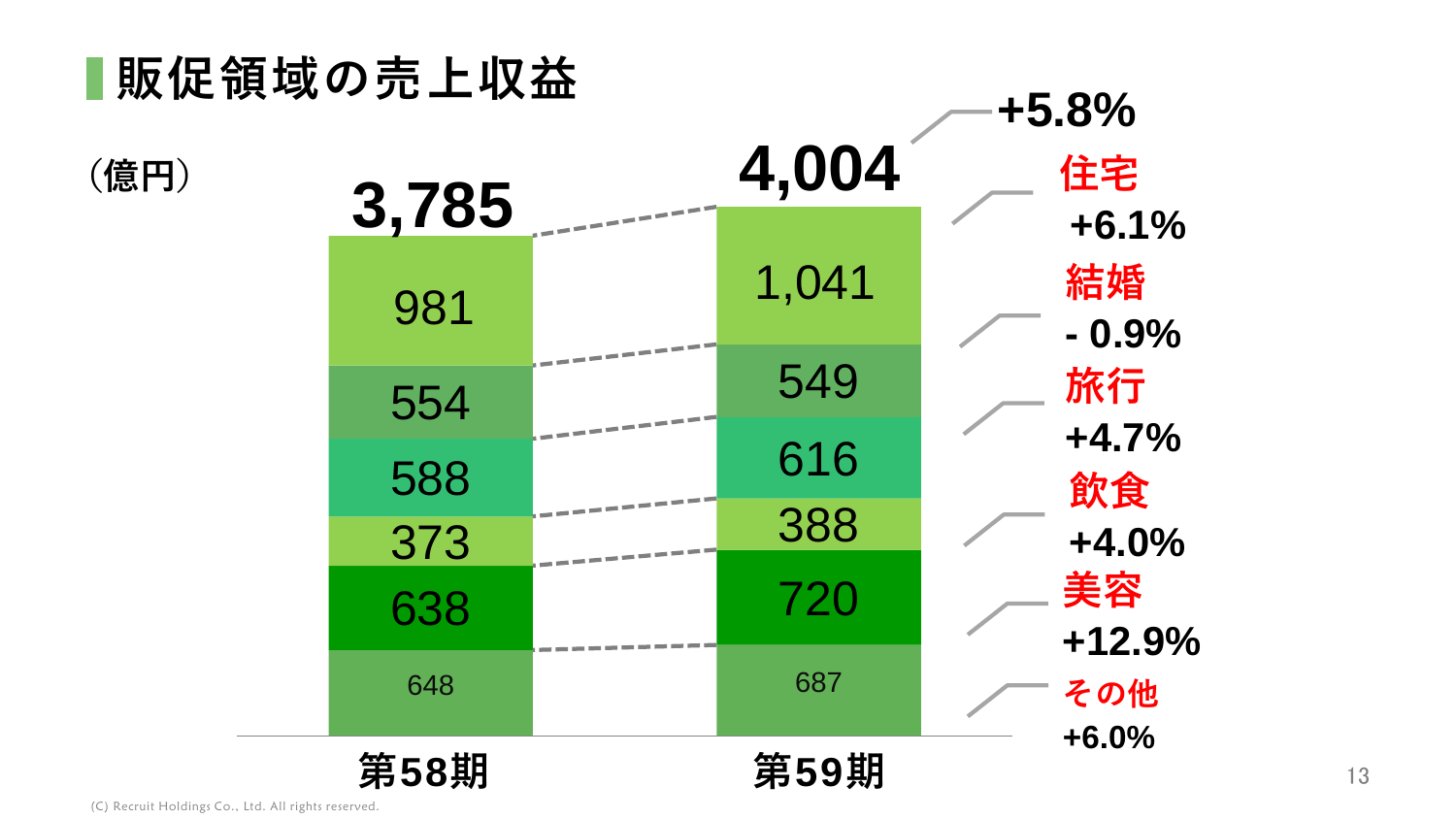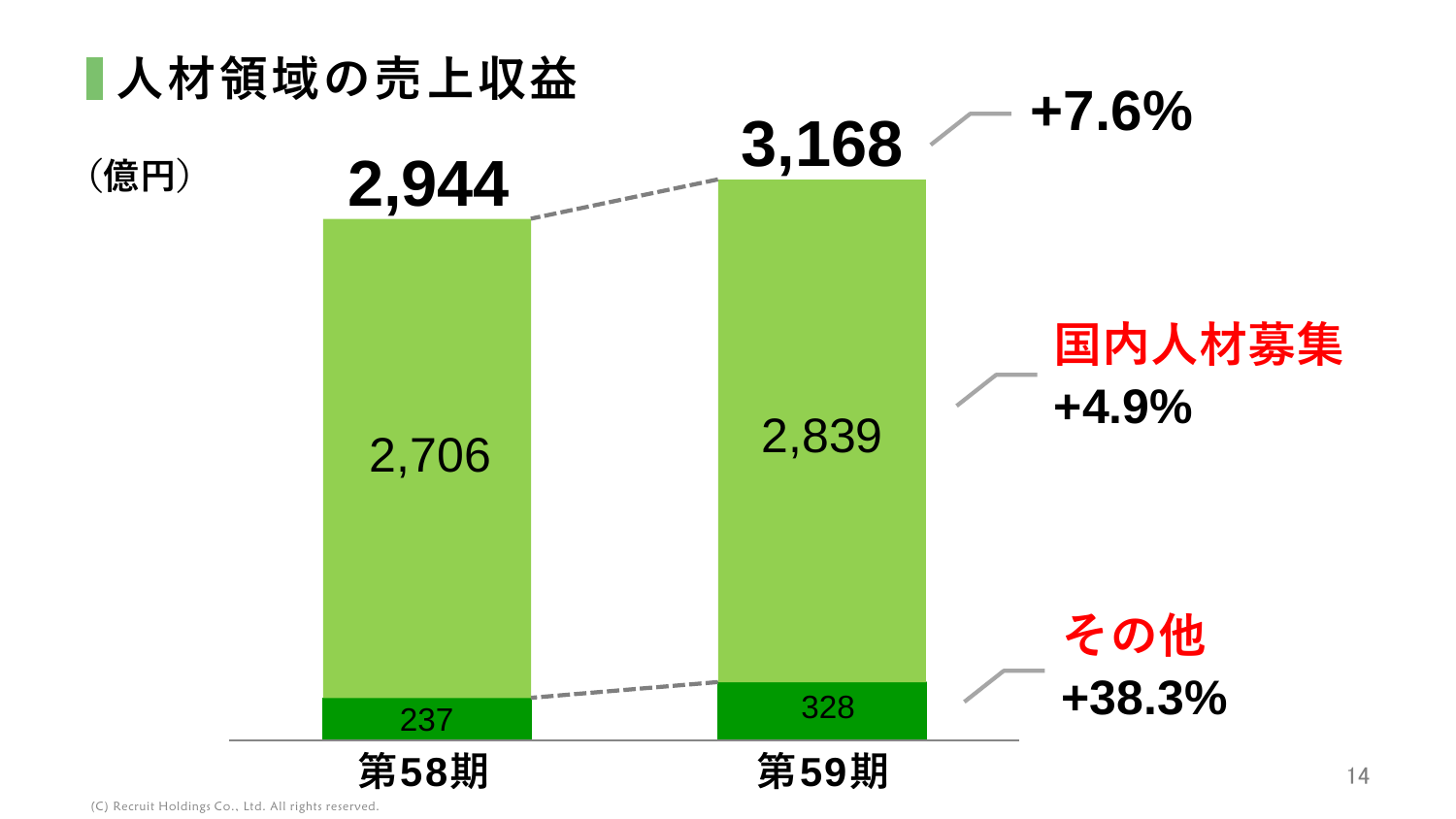

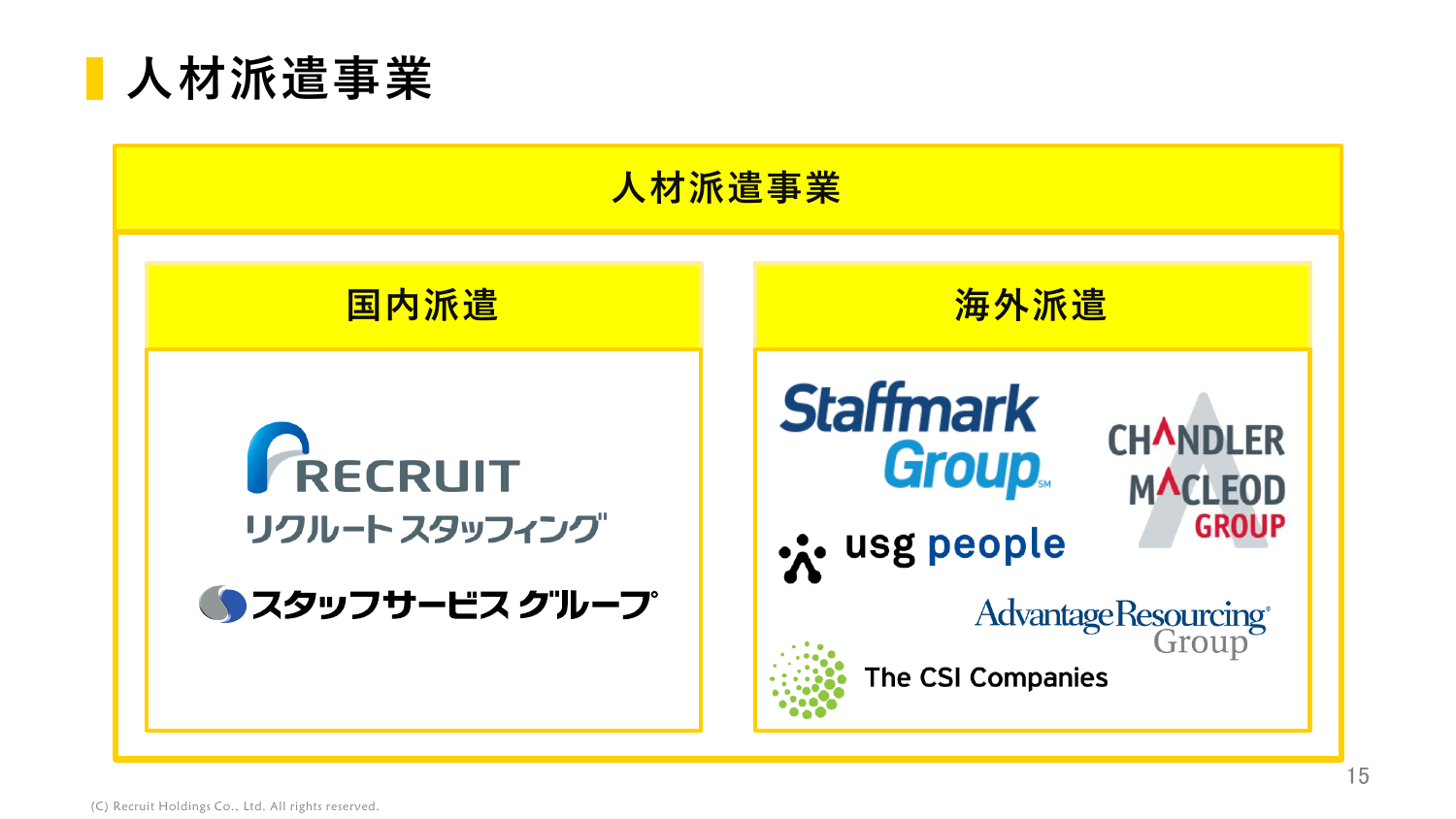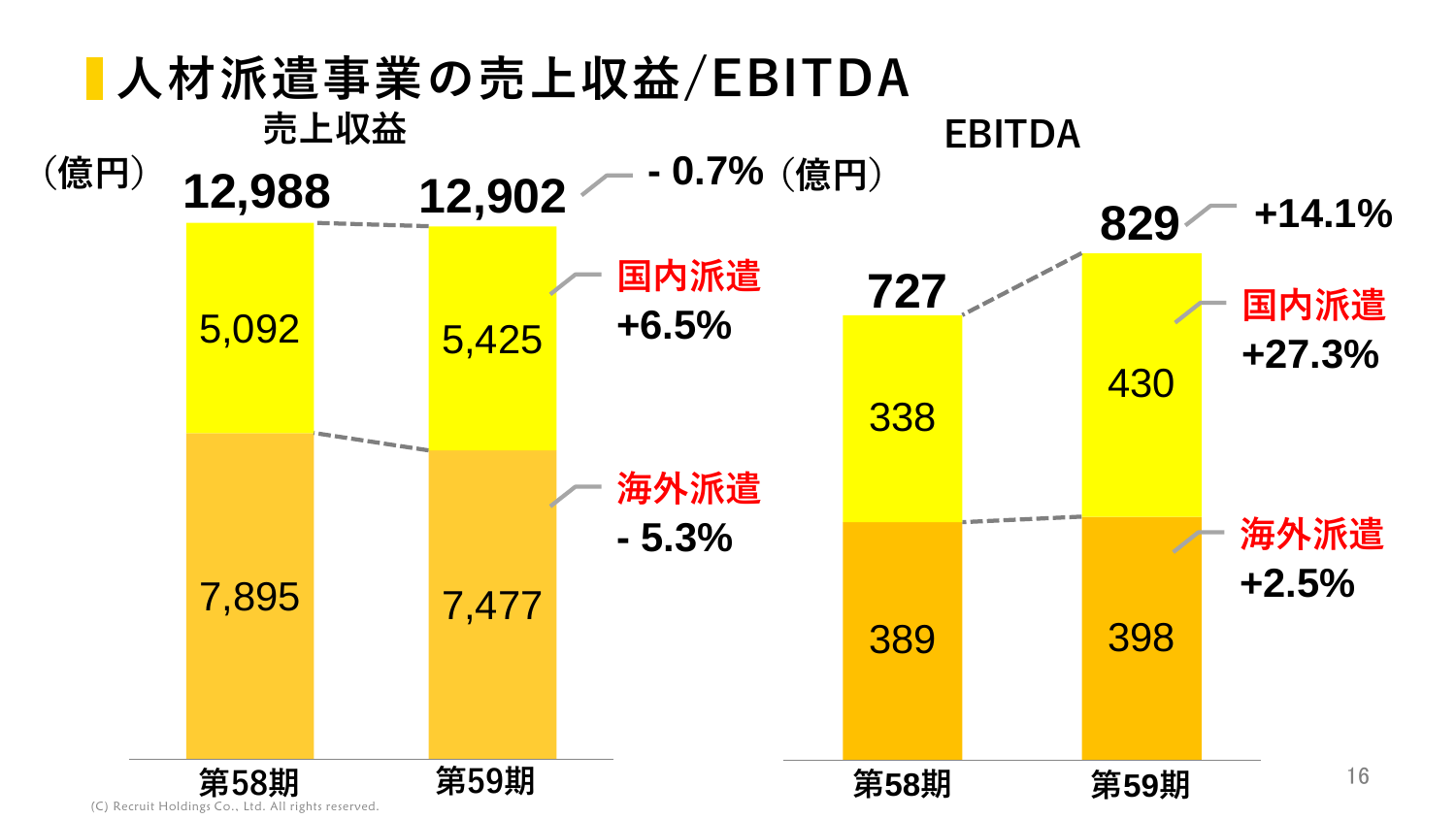# **連結財政状態計算書の概況**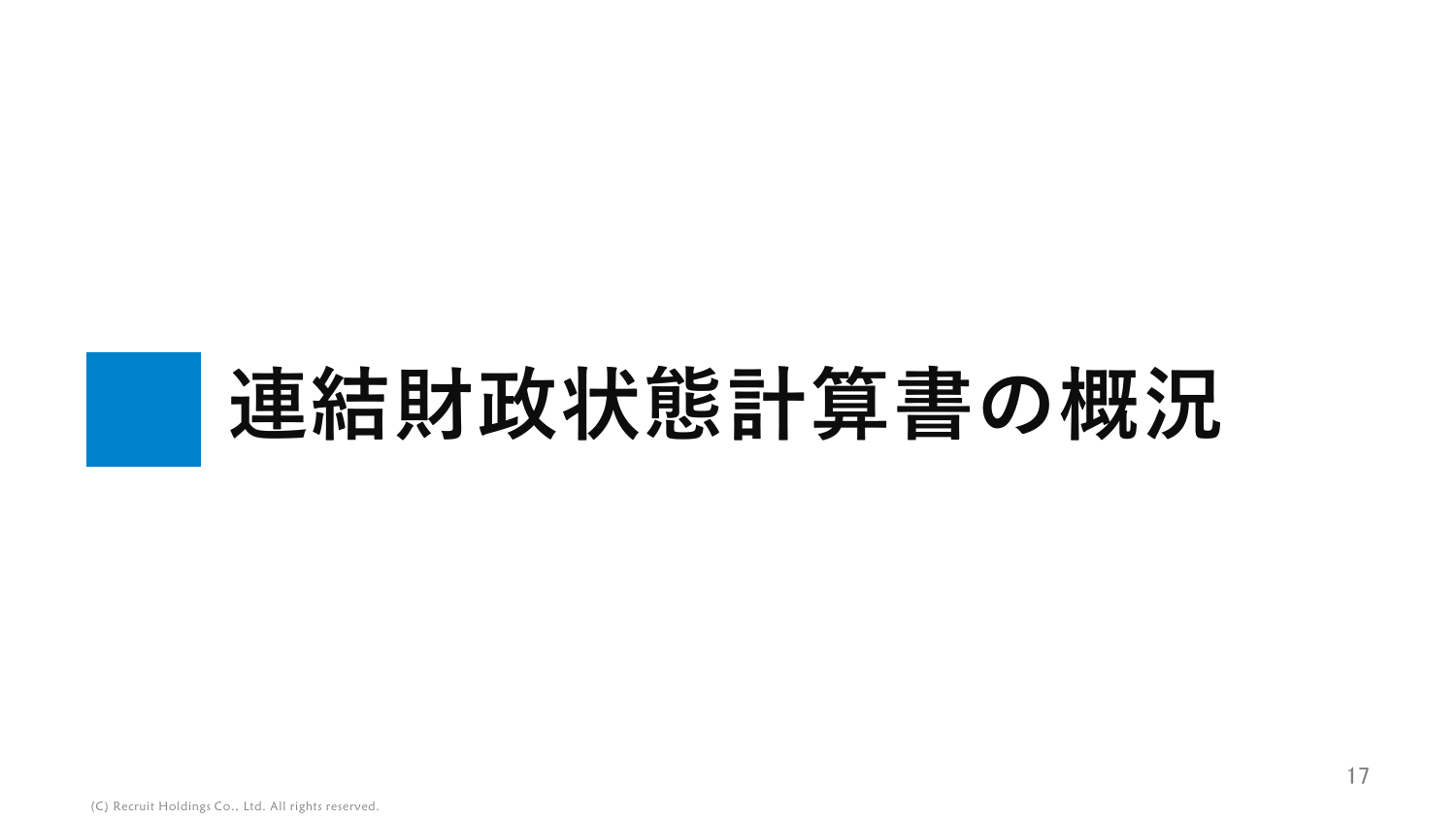#### **第59期末 連結財政状態計算書**

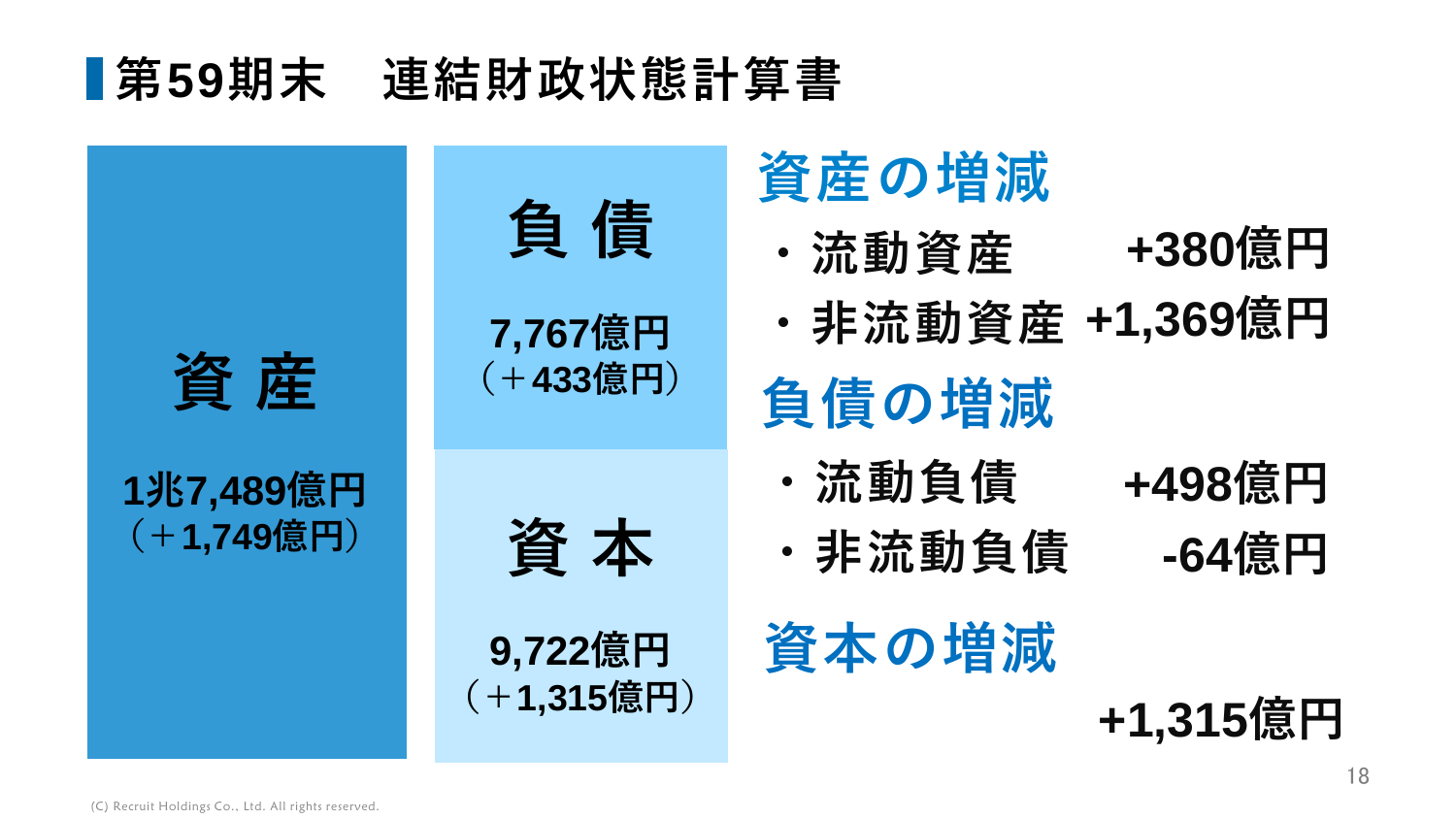# **第59期期末配当金**